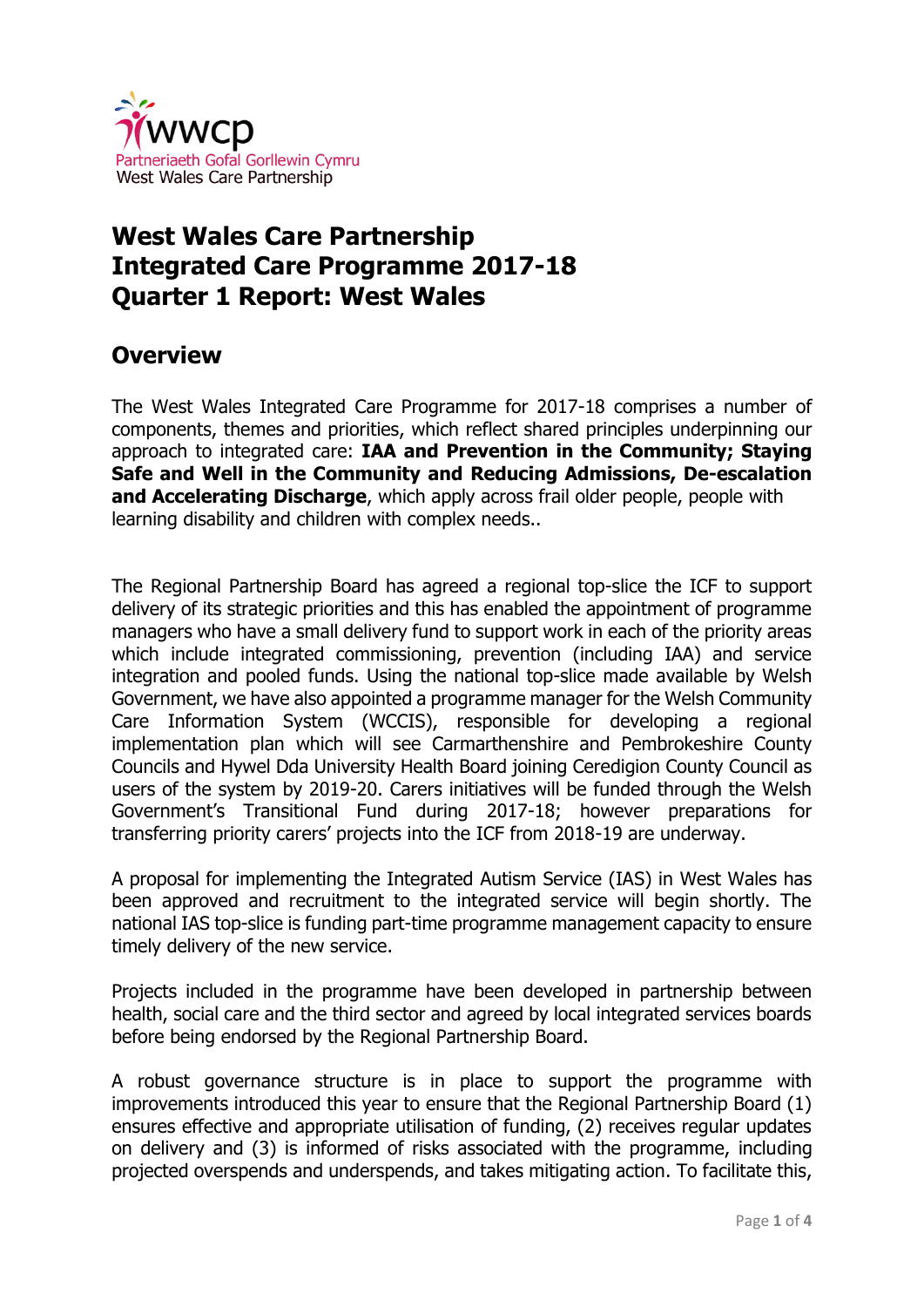project Brief and Reporting Templates have been produced for all projects setting out key objectives, expected outcomes, financial profiles and key milestones.

A Written Agreement has been signed by statutory partners and sets out expectations and accountabilities of the various stakeholders in delivering and monitoring the programme. The Regional Collaboration Unit within Carmarthenshire County Council and Hywel Dda University Health Board share responsibility for financial and programme management and quarterly reporting on progress to the Regional Partnership Board and Welsh Government.

Reflecting on the experience of previous years, we have established a regional forum of ICF programme leads which is focusing on a number of key areas in relation to the ongoing development of the ICF programme. Over the coming months, this forum will be focusing on a number of objectives, including achieving greater consistency of approach and models across the region, encouraging wider adoption of proven approaches development of an outcomes framework, dissemination of learning from local projects, and developing effective project evaluation and exit strategies. We are also working to ensure alignment between the ICF and primary care cluster programmes.

This approach, along with more strategic engagement with workforce development colleagues will support the development of a more cohesive approach to designing projects and delivering and evidencing focused outcomes through future programmes.

The assurance provided by confirmation of the capital grant for three years is welcome across the region and will support the development of a more strategic and considered approach to capital project planning.

## **Delivery in Quarter 1: Highlights**

Delivery of measurable outcomes during quarter 1 was more evident in projects established during 2016-17, as a result of successful recruitment into vacant posts and increasing capacity as processes were tested and refined. With anticipated issues around set-up and recruitment delaying progress on some projects during Quarter 1, it is expected that more robust outcomes will be delivered for the remainder of projects from Quarter 2 onward. A mid-term peer-review of progress will identify any further issues that may need to be considered and resolved.

Work is underway to develop a regional outcomes framework based on the national outcomes framework. As a result of successful workshops to promote a more outcomes and results based approach to reporting, a programme to cascade the learning across the region is under consideration, in partnership with workforce development colleagues.

Programmes such as Transfer of Care Advice and Liaison Services (TOCALS) in Carmarthenshire; Accessing Alternatives to Admission (AAA) in Ceredigion and Multi Agency Advice Team (MAST) in Pembrokeshire are demonstrating significant progress in referring to affective community provision at the front door of acute services,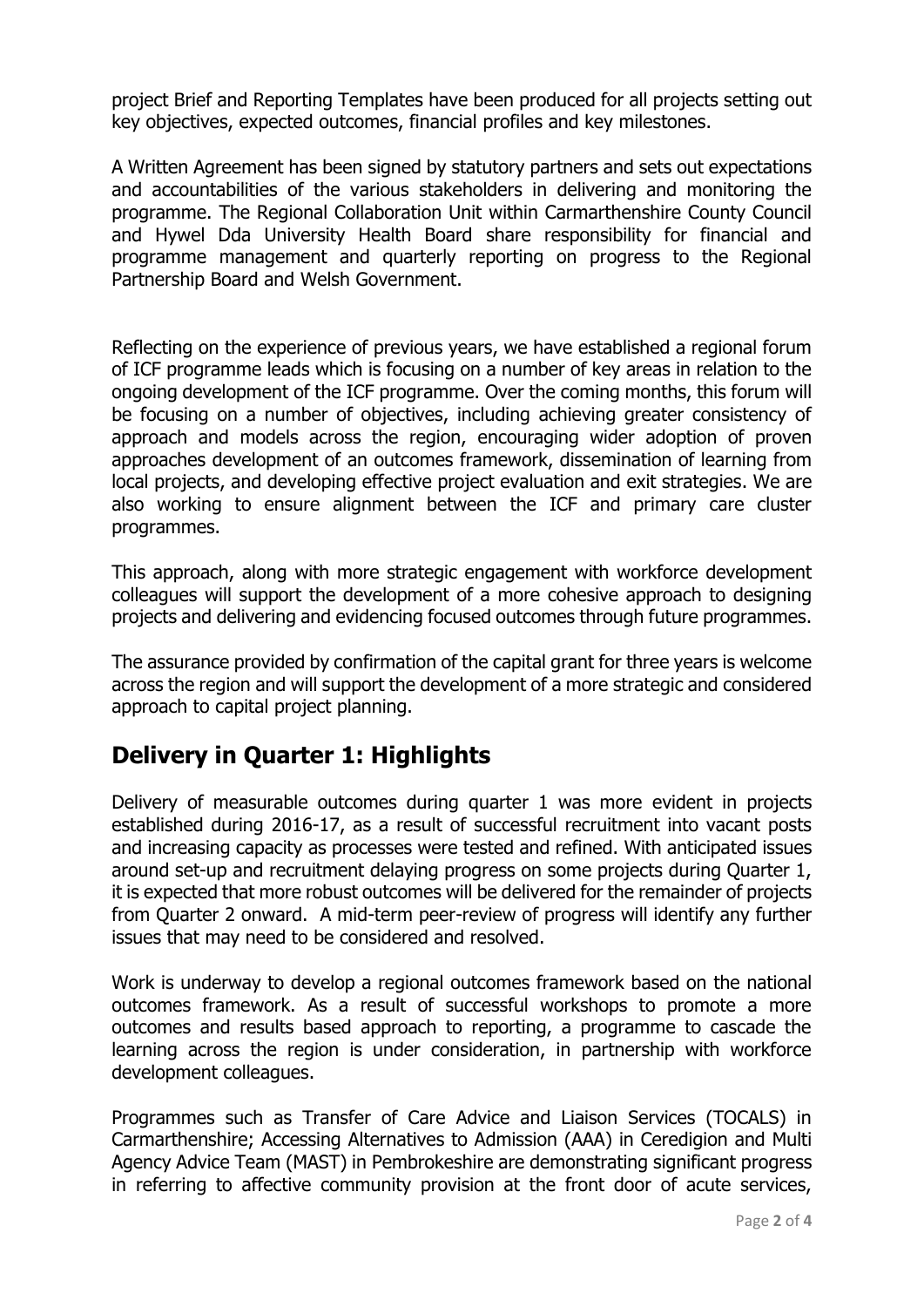thereby reducing the numbers admitted. Along with others identified during the quarterly reporting process, these programmes demonstrate similar outcomes in all three counties in the region, offering the opportunity to refine the offer and develop a more regional approach to the pooling of budgets and project management during 17/18, with work continuing apace to develop a more regional approach and identify relevant exit strategies in response to evidence, where appropriate.

The Frailty Support service currently offered in Carmarthenshire is demonstrating significant improvement in nutritional outcomes and as such, for the remainder of the 17/18 programme, a more regional approach that embeds learning rather than offering front-line delivery is being considered in partnership with workforce development, as with outcomes reporting.

Third sector engagement in the programme continues to deliver positive outcomes. Case studies from projects such as Community Connectors in Pembrokeshire, Community Resilience Co-ordinators in Carmarthenshire and 3rd Sector Integration Facilitators in Ceredigion demonstrate the extent to which they are impacting on acute services and are appreciated by those who have benefitted from their activities. During 17/18, there will be increasing focus on sharing learning between ICF projects to influence an incremental shift towards a more preventions focussed approach. Following on from some initial pilot projects agreed for 17/18, a regional approach to co-producing services will be explored in bi-monthly project meetings.

In addition to developing a more regional approach to existing projects, funding has been top-sliced to support a number of regional programmes for podiatry, behavioural intervention services for children, support for families experiencing dementia and social enterprise development. In all cases initial programmes are established therefore, it is anticipated that by building on learning thus far, significant outcomes can be demonstrated during the remainder of 17/18.

The programme manager for commissioning, IAA and preventions is already engaged with a range of 3<sup>rd</sup> sector partners and support programmes, to develop a model that will support further development of citizen directed community based services with the potential be rolled out across the region, which will support the aims of the main programme to shift the focus towards preventative services in future programmes.

As a result of the activity co-ordinated by the Regional Collaboration Unit, a more cohesive approach to transformation and integration is becoming increasingly evident across the region, as formal and informal relationships with partners and colleagues develop and mature.